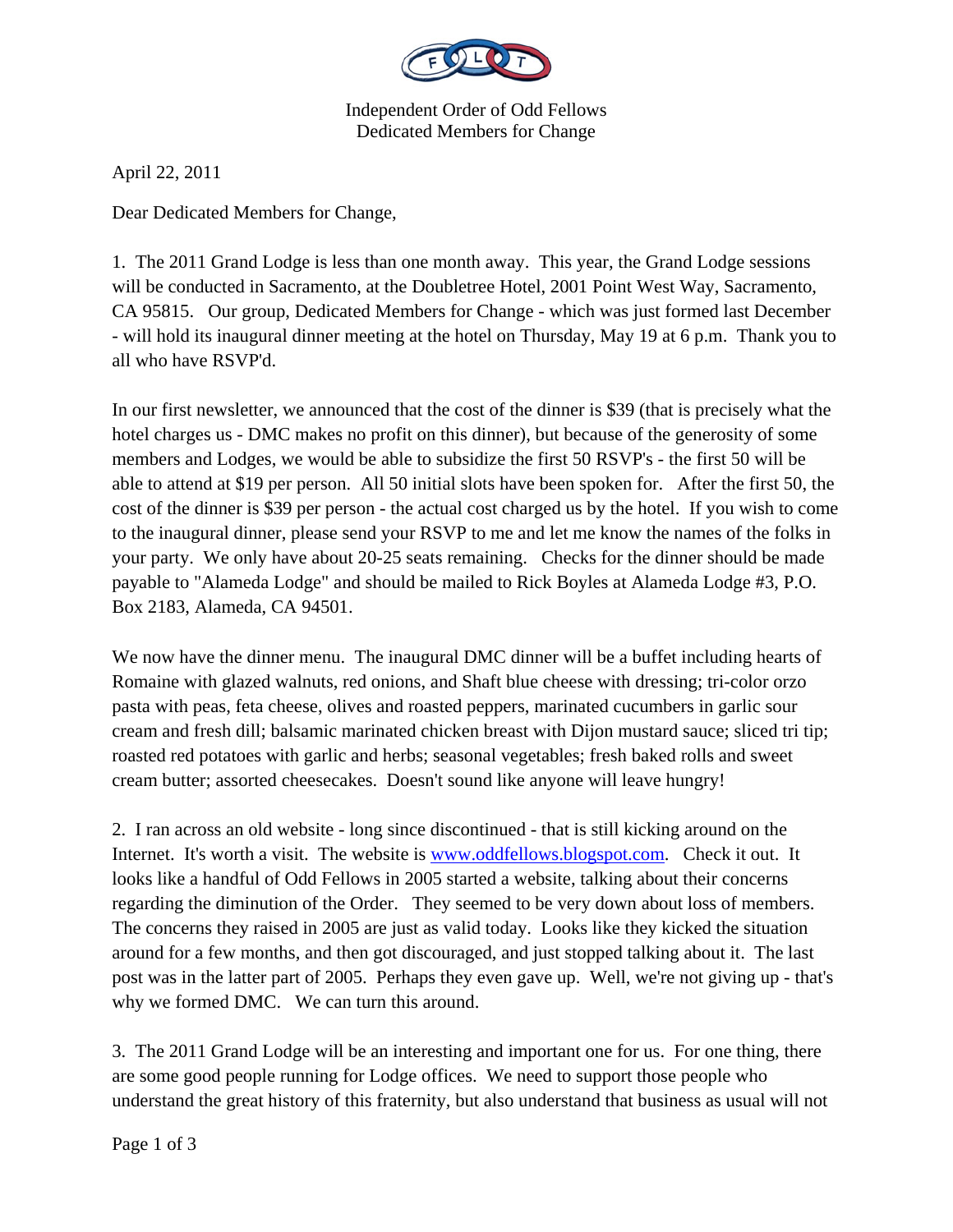

Independent Order of Odd Fellows Dedicated Members for Change

save this Order. The only person who has timely submitted a statement of qualifications for the office of Grand Warden is Rick Boyles. I think the world of Rick. He is far-sighted, hardworking, a loyal Odd Fellow, and also a member of DMC. He is just the kind of leader we need in the coming years.

4. Here's a sad statistic. I've just learned that the regular membership of all Encampments in California is only 217 members. Only 217! If this isn't a big red flag regarding the slow death of this Order, I don't know what is. In contrast, my Davis Encampment #21 was down to 2 or 3 members less than 3 years ago, when I got involved and re-energized it. We adopted a mission: sending kids to summer camp, specifically the Three Links Camp. The Davis Encampment now has 18 regular members with 7 applications currently pending. When we give the three encampment degrees to these 7, we will have 25 members, making us the second largest encampment in California. Clearly, we can absolutely turn around and stop the decline of our membership. We just have to be focused on what attracts folks in the 21st Century to join a fraternal order and to stay with it.

5. I've submitted 8 resolutions for consideration at the 2011 Grand Lodge. These resolutions will help us transform the Order. Seven of the 8 resolutions are focused on the Grand Lodge - on what we can do right here to help the Order in California. (I've given up on Sovereign Grand Lodge for the time being - they are intransigent at SGL. At least for now. Once they see how we can transform California, their hearts and minds will follow. But that's for another day.) The 8 resolutions - if adopted - will do the following:

One - The officers and directors would be directed to work with Lodges which have less than 21 members in a 3-year project to help them get back up to a minimum of 21 members.

Two - The officers and directors would be directed to work with the Lodges to develop community outreach and community and charitable works by Lodges with the goal of at least two IOOF community and charitable projects per Lodge.

Three - The officers and directors would be directed to work with the Lodges to develop good fellowship activities in each Lodge with the goal of at least four good fellowship activities in each Lodge for the fraternal and social benefit of members.

Four - Lodges would be encouraged to hold open business meetings (without revealing secret ritualistic work) and each Lodge will be encouraged to hold such open meetings at least six times each year.